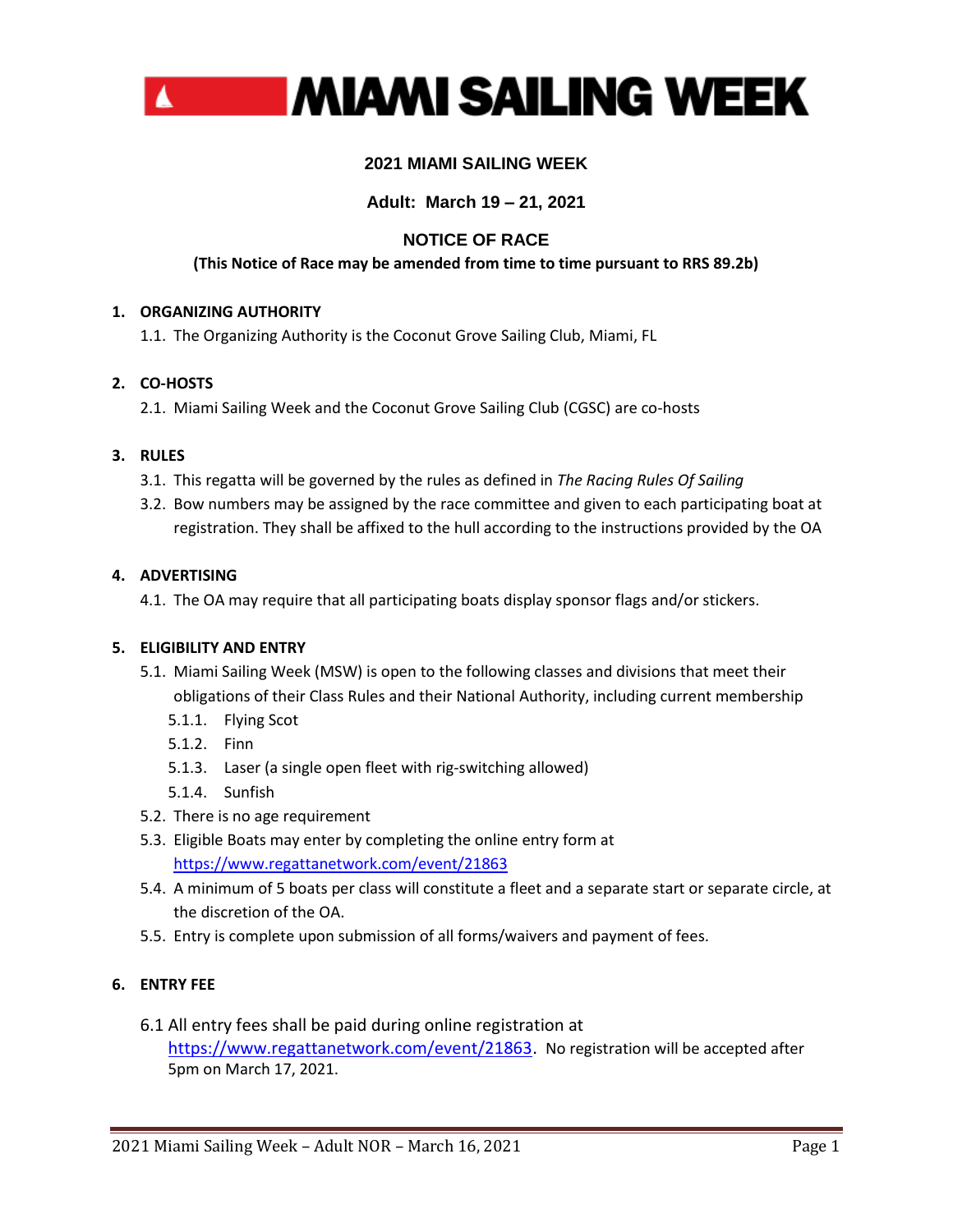## 6.2. The entry fee for classes is as follows

| Class              | Entry Fee (USD) |
|--------------------|-----------------|
| Finn               | \$110           |
| <b>Flying Scot</b> | \$110           |
| Laser              | \$75            |
| Sunfish            | \$75            |

- 6.3. A late fee of U.S. \$40 shall be paid for registrations completed after March 5, 2021
- 6.4. Entry Fee Benefits include a participant package
- 6.5. Refund Policy

100% refund (less \$20 processing fee) if the regatta is cancelled due to State, County or City guidelines.

All other refunds are by request emailed to [racecommittee@cgsc.org.](mailto:racecommittee@cgsc.org) Refunds will be processed by submitted date as follows:

75% refund if written request received by February 28

50% refund if written request received between March 1 and March 15

No refund requests will be accepted after March 15

# **7. SCHEDULE**

- 7.2. The Finn class is invited to race from Friday March  $19^{th}$  to Sunday March 21 $^{st}$ .
- 7.3. All other classes are invited to race from Saturday March  $20^{th}$  to Sunday March  $21^{st}$
- 7.4. Up to five races per day may be sailed. See Sailing Instructions for class-specific limits.
- 7.5. One completed race shall constitute the regatta.
- 7.6. No scores will be excluded, except that for the Finn Class a boat's regatta score will be the total of her race scores excluding her worst score if six (6) or more races have been sailed.
- 7.7. The skippers meeting FOR ALL CLASSES will be held via Zoom on Thursday, March 18 at 7pm. Join via <https://us02web.zoom.us/j/85796504473?pwd=SUJIT1FTWkhZSEVyUWtpZUYvUktTdz09> Or, by phone at 13017158592 Meeting ID: 857 9650 4473 Passcode: 665687
- 7.8. Full Schedule

| Day                               | Time (24hr)   | <b>Activity</b>                      | Location            |
|-----------------------------------|---------------|--------------------------------------|---------------------|
| Thursday March 18th <sup>th</sup> | $1700 - 1830$ | Registration/Check-in for Finn Fleet | Via Telephone,      |
|                                   |               |                                      | email               |
|                                   | 1900          | Virtual skippers meeting for ALL     | Via Zoom            |
|                                   |               | <b>FLEETS</b>                        |                     |
| Friday, March 19th                | 1100          | First Warning, Finns                 | <b>Biscayne Bay</b> |
|                                   | $1700 - 1830$ | Registration/Check-in for Flying     | Via Telephone,      |
|                                   |               | Scot, Laser, Sunfish Fleets          | email               |
| Saturday, March 20 <sup>th</sup>  | 1100          | First Warning, All classes           | <b>Biscayne Bay</b> |
| Sunday, March 21st                | 1100          | First Warning, All Fleets            | <b>Biscayne Bay</b> |
|                                   | 1500          | No Warnings after this time          | <b>Biscayne Bay</b> |
|                                   | After Racing  | Virtual awards                       | Via Zoom            |

# **8. SAILING INSTRUCTIONS**

8.2. Sailing Instructions will be available for each class at registration and at <https://www.regattanetwork.com/event/21863> the week of March 14th, 2021.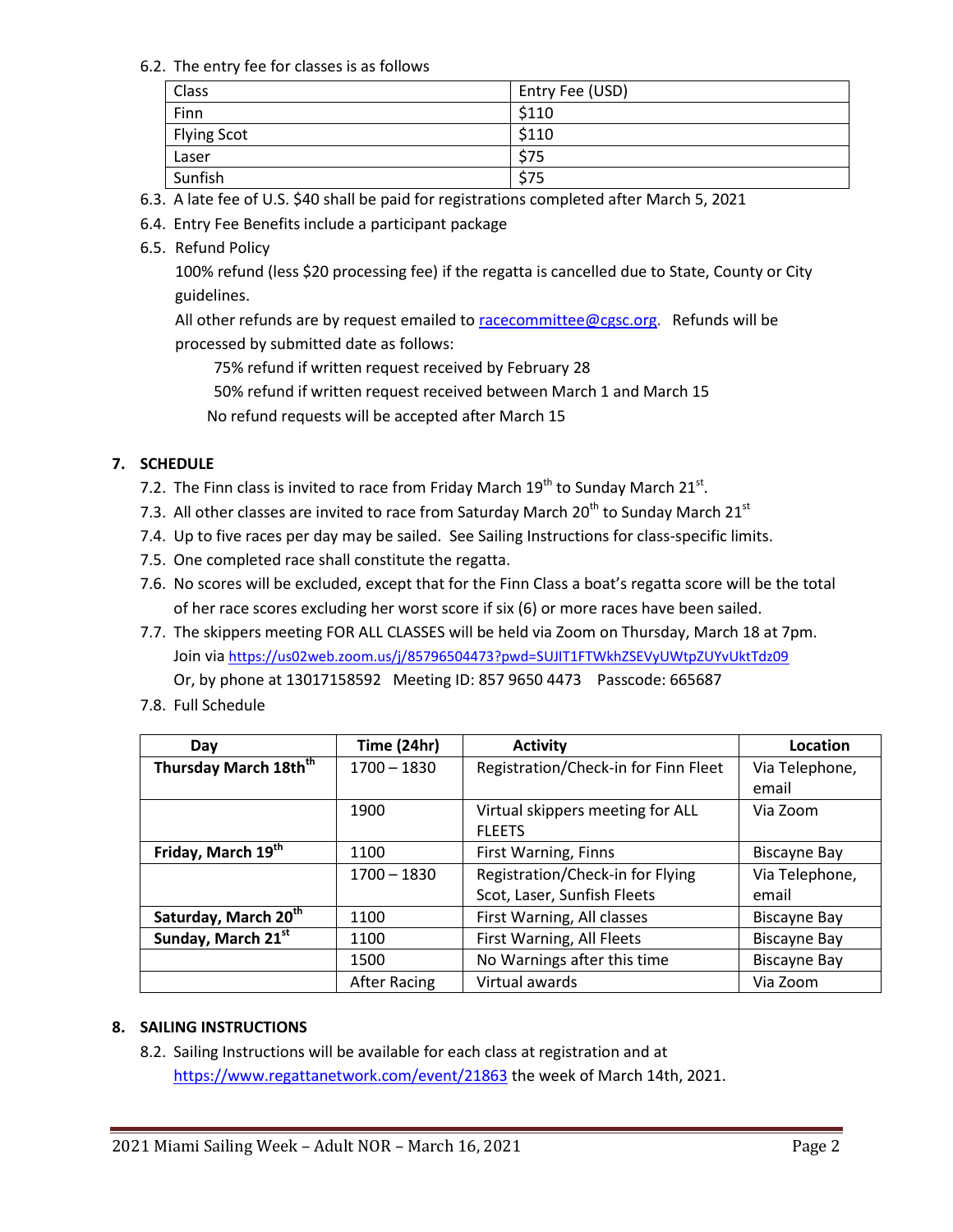# **9. VENUE**

9.2. Racing will be held in Biscayne Bay, south of the Rickenbacker causeway, in the vicinity of Brennan Channel and surrounding area. See Sailing Instructions for specific racing areas.

## **10. THE COURSES**

- 10.2. The courses will be described in the Sailing Instructions.
- 10.3. Course changes will be announced by Race Committee out in the Racing Area and on the Notice Board.

## **11. SPECTATOR AND COACH VESSELS**

- 11.1. Coach boats and Spectator Vessels are permitted and referred to as Support Vessels (SV)
- 11.2. Each SV shall have a working VHF radio and monitor the radio, an anchor suitable for anchoring in the waiting area, and a basic first aid kit.
- 11.3. Any coach, RC support boat, or spectator boat being operated singlehandedly in the immediate vicinity of, and associated with, this event shall have a kill switch lanyard attached to the operator as long as the engine is running.
- 11.4. The conduct of coaches, parents serving on race committee (including safety patrol), registered support vessels, and all other vessels will be governed by the SI and RRS.
- 11.5. Support Vessels shall not be within 300 feet from boats racing or about to start in the next flight from the time of the warning signal for the first class to start until all boats in the same flight have finished racing or the Race Committee signals postponement, general recall or abandonment. If the jury receives a report of a violation of this rule, it may call a hearing to investigate the incident and may report the infraction to their Club and US SAILING or penalize boats associated with the SV who do so.

### **12. HOISTING,BERTHING AND TRAILER STORAGE**

12.1. All boats from local clubs shall be stored at and launched from their respective clubs. Out-of-town boats are welcome to be stored at Coconut Grove Sailing Club.

# **13. HAUL-OUT RESTRICTIONS**

13.1. All boats with must come out of the water every day, back into their assigned area.

### **14. WAIVER OF LIABILITY AND INJURY**

14.1. Competitors participate in the regatta entirely at their own risk. See Rule 3, Decision to Race and Rule 4, Acceptance of the Rules. Sailing is an activity that has an inherent risk of damage and injury. Competitors participate in the Regatta entirely at their own risk. Coconut Grove Sailing Club, Miami Sailing Week, Organizing Authority, Sponsors, Support Facilities, Volunteers, Agents, Employees and Service providers, the PRO and the Committee will not accept any liability for material damage, personal injury, or death sustained in conjunction with or prior to, during, or after the Regatta for both on the water and on land activities. By participating in this event, each competitor (owners, skippers, and crews) agrees to release the race organizers and all persons and groups